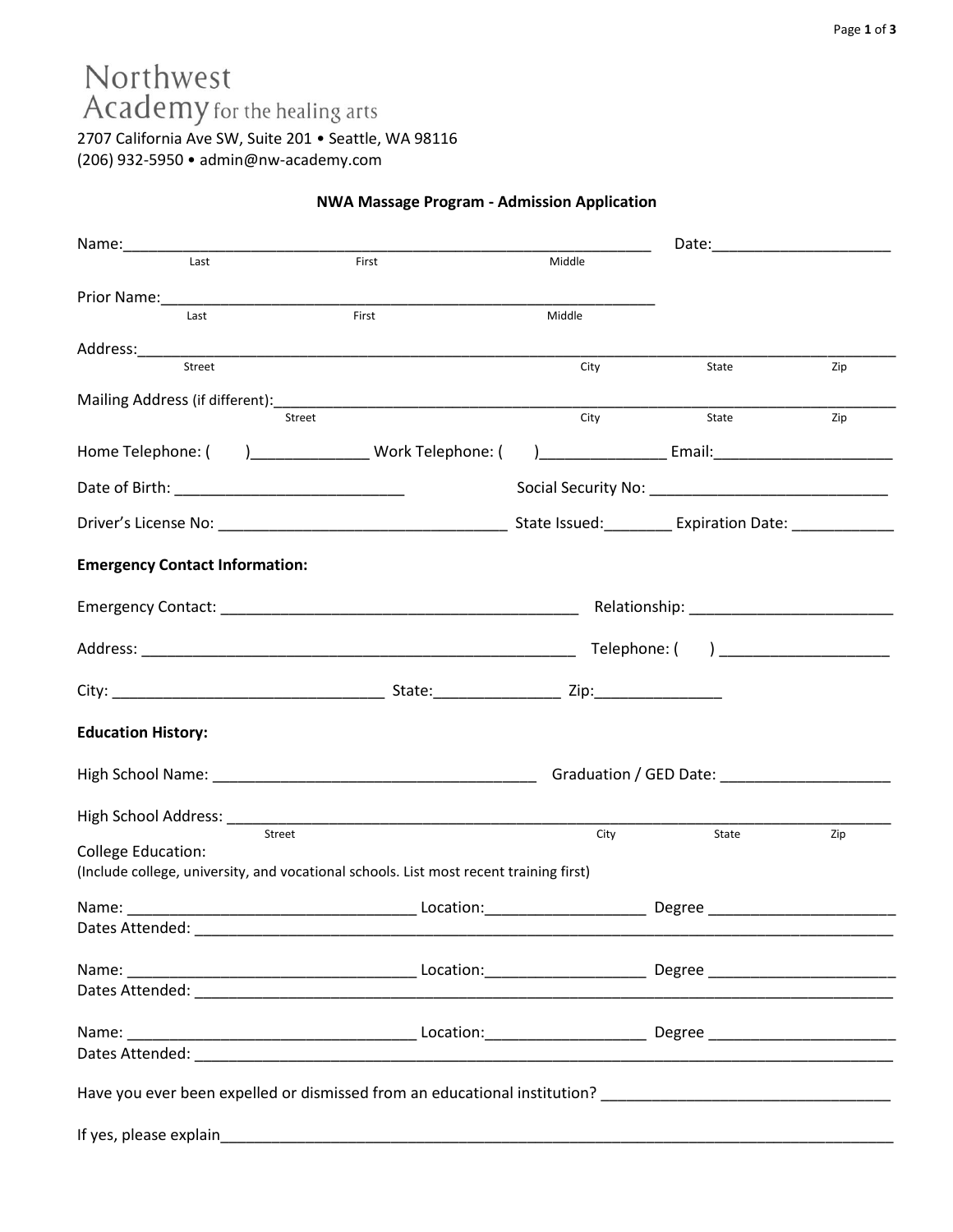# Northwest Academy for the healing arts

2707 California Ave SW, Suite 201 • Seattle, WA 98116 (206) 932-5950 • admin@nw-academy.com

#### **NWA Massage Program - Admission Application**

| <b>Employment History:</b> |  |                               |
|----------------------------|--|-------------------------------|
|                            |  |                               |
|                            |  | Phone Number: ( ) ___________ |
|                            |  |                               |
|                            |  |                               |
|                            |  |                               |
|                            |  |                               |

#### **Medical History:**

Do you have any medical conditions, that may influence your ability to complete your massage therapy training or that may affect you in the future as a massage practitioner? (These conditions may include, but are not limited to: surgeries, injuries, diseases or psychological disorders. ) Use a separate sheet of paper if necessary.

\_\_\_\_\_\_\_\_\_\_\_\_\_\_\_\_\_\_\_\_\_\_\_\_\_\_\_\_\_\_\_\_\_\_\_\_\_\_\_\_\_\_\_\_\_\_\_\_\_\_\_\_\_\_\_\_\_\_\_\_\_\_\_\_\_\_\_\_\_\_\_\_\_\_\_\_\_\_\_\_\_\_\_\_\_\_\_\_\_\_

 $\_$  ,  $\_$  ,  $\_$  ,  $\_$  ,  $\_$  ,  $\_$  ,  $\_$  ,  $\_$  ,  $\_$  ,  $\_$  ,  $\_$  ,  $\_$  ,  $\_$  ,  $\_$  ,  $\_$  ,  $\_$  ,  $\_$  ,  $\_$  ,  $\_$  ,  $\_$  ,  $\_$  ,  $\_$  ,  $\_$  ,  $\_$  ,  $\_$  ,  $\_$  ,  $\_$  ,  $\_$  ,  $\_$  ,  $\_$  ,  $\_$  ,  $\_$  ,  $\_$  ,  $\_$  ,  $\_$  ,  $\_$  ,  $\_$  ,

 $\_$  ,  $\_$  ,  $\_$  ,  $\_$  ,  $\_$  ,  $\_$  ,  $\_$  ,  $\_$  ,  $\_$  ,  $\_$  ,  $\_$  ,  $\_$  ,  $\_$  ,  $\_$  ,  $\_$  ,  $\_$  ,  $\_$  ,  $\_$  ,  $\_$  ,  $\_$  ,  $\_$  ,  $\_$  ,  $\_$  ,  $\_$  ,  $\_$  ,  $\_$  ,  $\_$  ,  $\_$  ,  $\_$  ,  $\_$  ,  $\_$  ,  $\_$  ,  $\_$  ,  $\_$  ,  $\_$  ,  $\_$  ,  $\_$  ,

#### **Criminal History:**

Have you ever been convicted of a felony or misdemeanor other than traffic offenses? If yes, please explain the situation to the best of your ability. Please note: This information is confidential and will not necessarily hinder you from receiving a Washington State massage license. \_\_\_\_\_\_\_\_\_\_\_\_\_\_\_\_\_\_\_\_\_\_\_\_\_\_\_\_\_\_

| <b>Personal References:</b>                                                                                                         |                                                                                                                |
|-------------------------------------------------------------------------------------------------------------------------------------|----------------------------------------------------------------------------------------------------------------|
|                                                                                                                                     |                                                                                                                |
|                                                                                                                                     |                                                                                                                |
|                                                                                                                                     |                                                                                                                |
|                                                                                                                                     |                                                                                                                |
|                                                                                                                                     | Relationship experience and the set of the set of the set of the set of the set of the set of the set of the s |
| Address<br><u> 2000 - Jan Alexandro Alexandro Alexandro Alexandro Alexandro Alexandro Alexandro Alexandro Alexandro Alexandro A</u> | Phone ___________________________                                                                              |